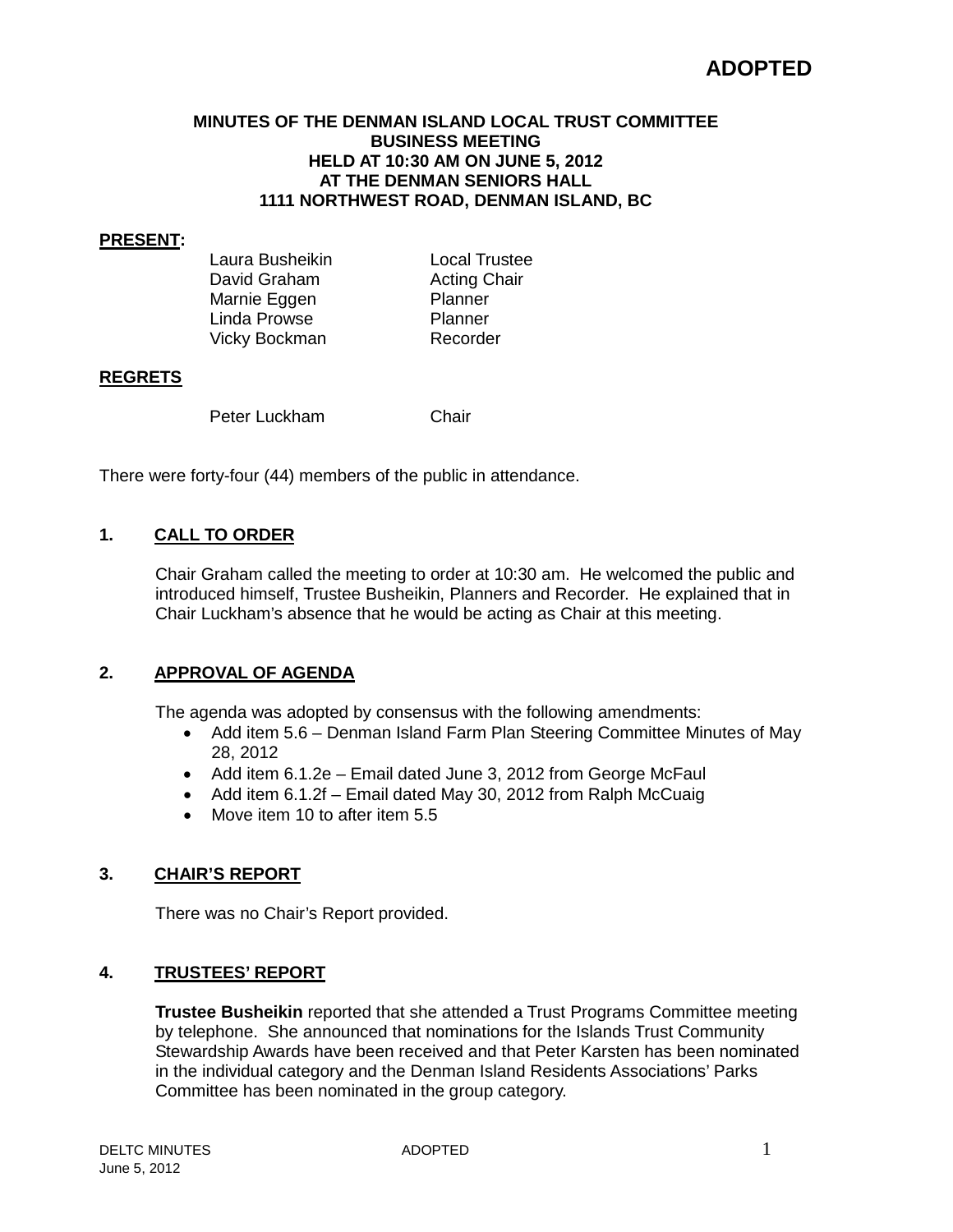Trustee Busheikin stated that she has been busy reviewing affordable housing documents and noted that while some steps have been undertaken to move the issue forward such as the density bank creation and the creation of affordable co-housing, much more can be done. She noted that she attended the release of the Age-Friendly report sponsored by the Hornby Denman Community Health Care Society. She reported that since the last Local Trust Committee meeting she held a Trustee Office Day at the Old School and that it was an opportunity for discussions with individuals on particular topics of interest to them.

**Chair Graham** reported that the Trustees are holding regular Trustee Office Hours at the Old School, alternating attendance between Local Trustees and encouraged the public to take advantage of this opportunity to meet with Local Trustees. Additionally, he noted that today is an On-Island Planner Day, an occasion to talk with an Island Planner. He reported that he attended a Trust Council Local Planning Committee meeting where work is ongoing on the draft Strategic Plan. He advised that this draft will be presented for public feedback sometime this summer.

# **5. MINUTES**

*5.1 Local Trust Committee Meeting Minutes of May 1, 2012*

The minutes were adopted by consensus with the following amendments:

- Page 3, item 6.2, last paragraph, first line: Change "Graham" to "Luckham"
- Page 12, item 12, last line: correct formatting to change the italics and remove the indentation
- *5.2 Section 26 Resolutions Without Meeting Log dated May 24, 2012*

Chair Graham summarized the Resolutions Without Meeting Log dated May 24, 2012.

*5.3 Denman Island Advisory Planning Commission Draft Minutes dated May 16, 2012*

Received

*5.4 Denman Agriculture Plan Steering Committee Minutes dated April 30, 2012*

Received.

*5.5 Denman Island Marine Advisory Planning Commission Draft Minutes dated May 16, 2012*

Received.

Planner Prowse advised that Planner Simpson had noted that the minutes include a reference to the next meeting, and she wished to clarify that Advisory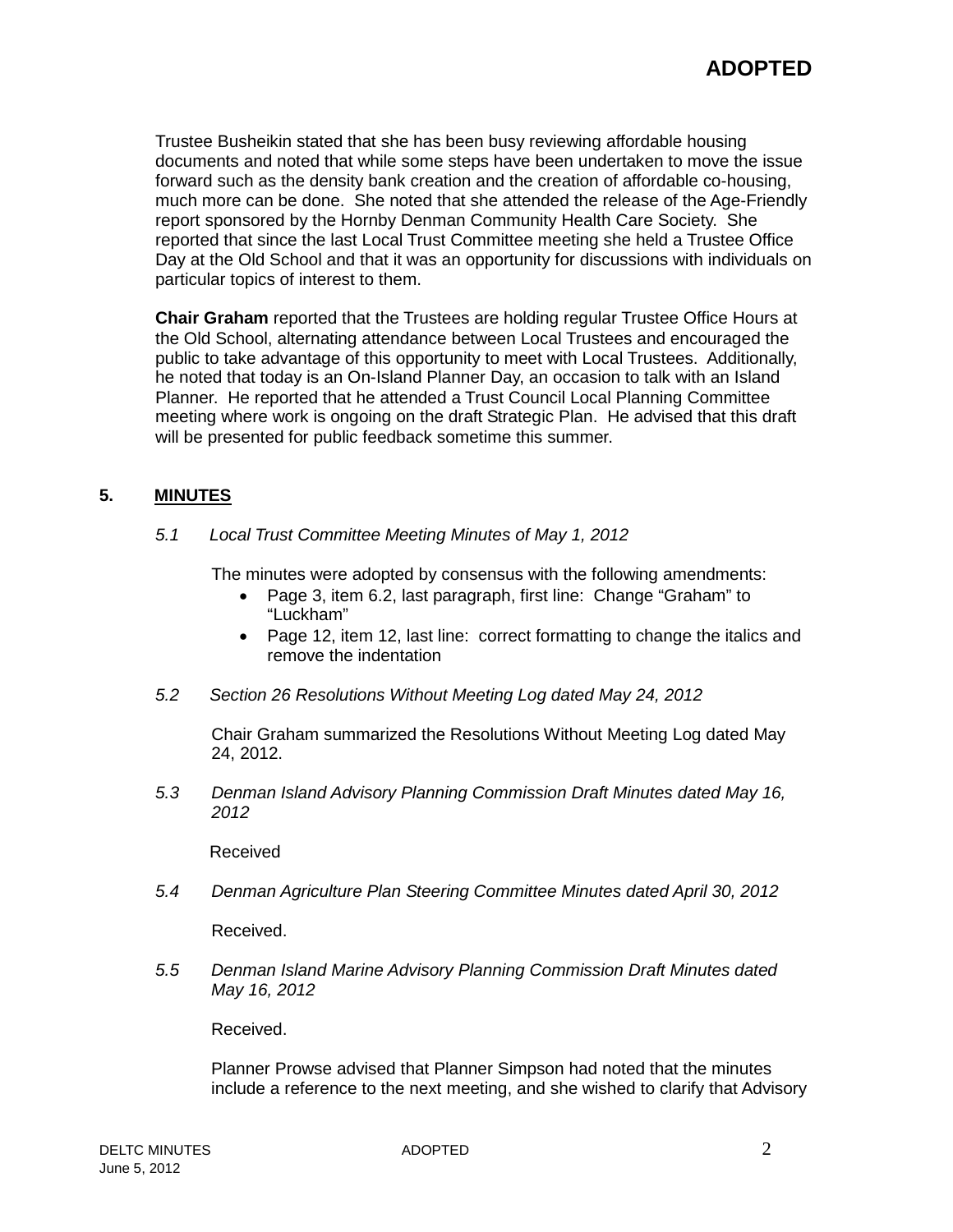Planning Commissions meet only in response to a referral presented for their review.

Chair Graham requested that Planner Simpson clarify this procedure with the commission.

*5.6 Denman Island Farm Plan Steering Committee Minutes dated May 28, 2012*

Received.

Chair Graham thanked the volunteer members of the Advisory Planning Commission, Agriculture Plan Steering Committee and Marine Advisory Planning Commission for their time and work.

# **10. TOWN HALL DISCUSSION**

Chair Graham explained that the Town Hall Discussion is the opportunity provided in the agenda for the public to speak about any topic relating to Islands Trust matters.

**Mica Gries** – expressed concern about the lack of affordable housing on Denman Island, stating that those with lower incomes are the pillars of the community and the issue is tantamount to class warfare. He stressed the importance of understanding how this is faced in the local community.

**Jon LeBaron** – expressed his opposition to proposed Bylaw 201, stating that there should be more community discussion about the problems that this bylaw seeks to address and that he prefers a less punitive approach to solutions. He stated that efforts need to be directed toward the issue of housing on Denman Island.

**Brian Goldring** – asked if fines could be issued with proposed Bylaw 201 and commented that if so, this could cause people to leave Denman Island.

Chair Graham confirmed that fines are a part of the Bylaw Enforcement Notification System and he explained the steps that are involved with the current and proposed bylaw enforcement systems to encourage compliance.

**Ralph McCuaig** – stated that he is opposed to proposed Bylaw 201 and that he concurs with the staff report that recommends the proposed bylaw be defeated.

**Riane Dasilva** – stated that she is opposed to proposed Bylaw 201 and supports its defeat. She noted that the enforcement of unsuitable regulations makes a difference to those who cannot afford to pay the fines. She stated that she would like discussions for a community-based approach to deal with complaints without ticketing to continue in a proactive way.

**Tracy Horovatin** – stated that she recognizes the importance of bylaws and guidelines, however, rules using punitive methods of enforcement do not create a positive environment for change. She encouraged an alternative approach be found.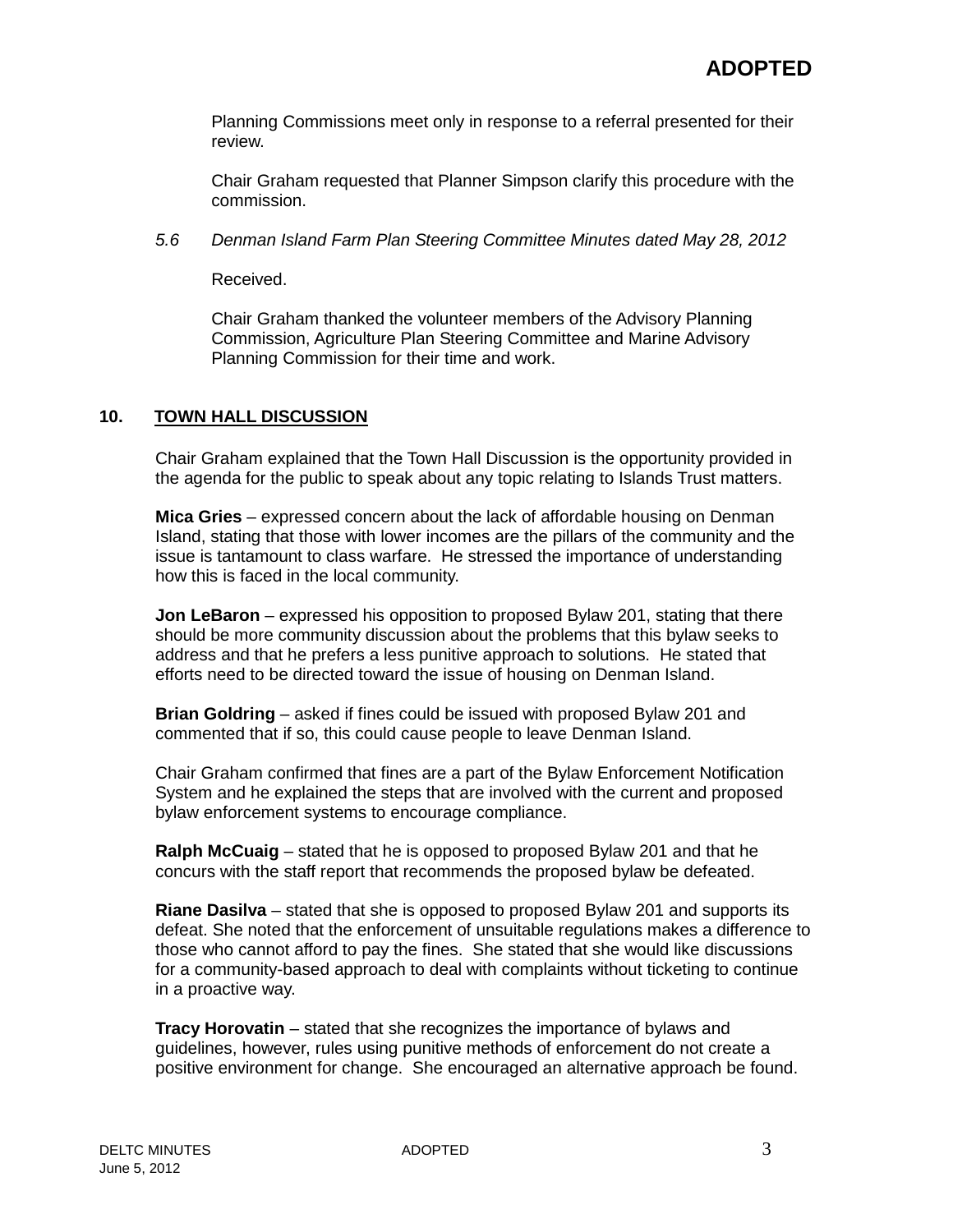**Dawid Bryzglski** – expressed his opposition to proposed Bylaw 201. He advocated for the community to work together to help those needing assistance cleaning up properties. He expressed his concern with the lack of affordable housing on Denman Island and stated that if not corrected this issue will cause families to leave and the school to close leaving only senior residents.

**Perri Gorrara** – stated that she is opposed to proposed Bylaw 201, preferring a community-based friendship circle approach to solving problems that is helpful and not punitive.

**Scott Donaldson** – stated that he is opposed to proposed Bylaw 201 and supports its defeat, commenting that he does not believe it is within the rights of the Local Trust Committee to enact this proposed bylaw.

**Megan Blu** – wanted to acknowledge both community support and non-support for her Denman Island project. She expressed her opposition to proposed Bylaw 201, stating that bylaw enforcement should be looking at community mediation and communication to address compliance issues. She asked if fines issued under proposed Bylaw 201 would be cumulative or result in a lien on property if not paid.

Chair Graham responded that he was unsure of the answer and stated that this question could be researched and the answer posted on the Denman webpage or in the Grapevine.

**Brett** – stated that he opposed proposed Bylaw 201, observing that there has been a lack of analysis as to how ticketing can apply to everyone in an economically fair manner.

**Serena** – expressed her opposition to proposed Bylaw 201, stating that it would negatively impact housing on Denman Island. She encouraged trust in the community's ability to solve problems.

**Anis Larue** – commented on her experience on Salt Spring Island where gentrification has resulted in alienation, environmental degradation and reduction of people with alternative ideas and she hoped that does not happen on Denman Island.

**Ash** – stated that she opposes proposed Bylaw 201. She acknowledged the increasing divide between those who have money and those who do not and suggested that increasing density could help feed the residents and create sustainability.

**Ron Sakolsky** - spoke against proposed Bylaw 201, recommending that before passing any bylaw the impact on the issue of affordable housing should be considered. He stated that he would prefer a moratorium on enforcement of any bylaw that has a detrimental effect on affordable housing. He added that the lack of affordable housing limits diversity, alternative lifestyles and sustainability and increases class discrimination and generational division.

**Sherry Williams** – stated that she opposes proposed Bylaw 201 and supports its defeat, noting that she would be very much affected if it were to pass. She urged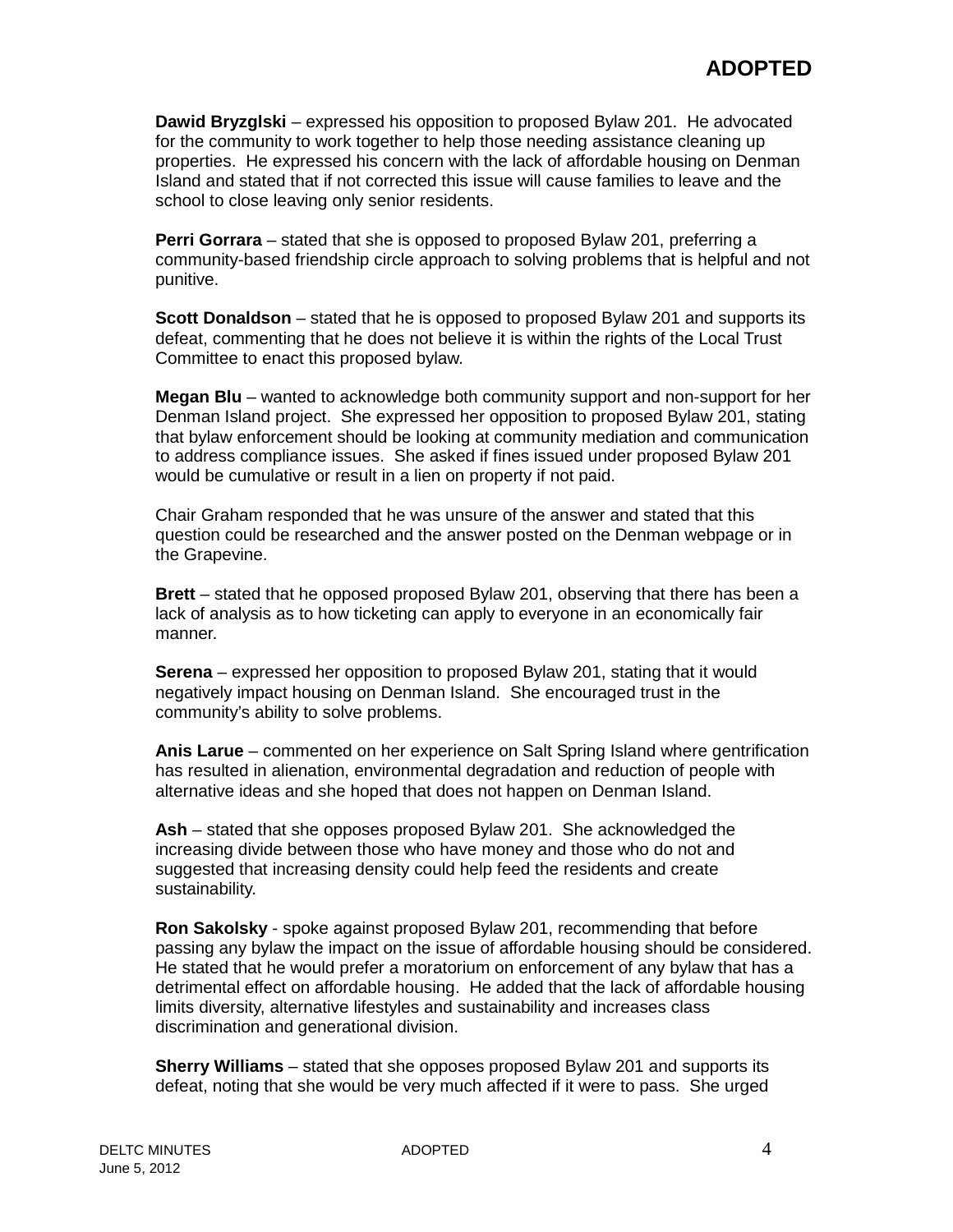consideration of how we can sustain ourselves and think differently before we lose the ability to be different.

**Bruce Holden** – expressed his opposition to proposed Bylaw 201, stating that he prefers the idea of a community-based justice system.

**Keith Porteous** – stated that he is opposed to proposed Bylaw 201 and would like to see it defeated now. He commented that a bylaw enforcement ticketing system for small infractions is not appropriate for Denman Island where there are very few complaints and no groundswell of support for more bylaw enforcement.

**Joshua VanDale** – stated that he supports proposed Bylaw 201 and hopes that a decision is made today so that the motives of the Islands Trust are clear. He commented that there are no police on Denman Island and that one's reputation here goes a long way.

**Leon** - expressed his view that he does not want Denman Island to move in a direction such as Salt Spring or other areas where bylaw enforcement has become excessive. He recommended the community talk about issues and work out the problems together, and stated that he prefers seeing fewer or even no bylaws. He considers gentrification to be the problem and added that young people are passionate about protecting the land.

**Sheila Nopper** – stated that she is opposed to proposed Bylaw 201 and supports a community-based approach such as mediation rather than a punitive approach. She noted that Denman has a do-it-yourself heritage and she would like to see that continue and to enhance mutual aid.

**Margie Gang** – expressed her opinion that there are too many bylaws and objected to proposed Bylaw 201 not receiving broad community consultation prior to readings. She stated that this would be a good time to review the Official Community Plan and to have full community discussion on just the bylaws that are needed.

**Brad** – expressed his objections to proposed Bylaw 201, stating that it would accelerate gentrification and prevent the community from solving its own conflicts.

**Graham Brazier** – observed that he is hearing opposition to bylaws in general based on lack of affordable housing. He stated that proposed Bylaw 201 has no impact on affordable housing on Denman Island and would levy a fine to owners for infractions. He commented that people would like to change bylaws relating to affordable housing however noted that this is a separate issue.

**Marjo VanTooren** – commented that her deceased partner was involved in the Islands Trust in its early days and that it seemed like a very good idea then, however, she thought that current affairs would anger him.

The Trustees thanked everyone for making the time to attend this meeting and for their comments, noting the high degree of passion and love for Denman Island that has been heard.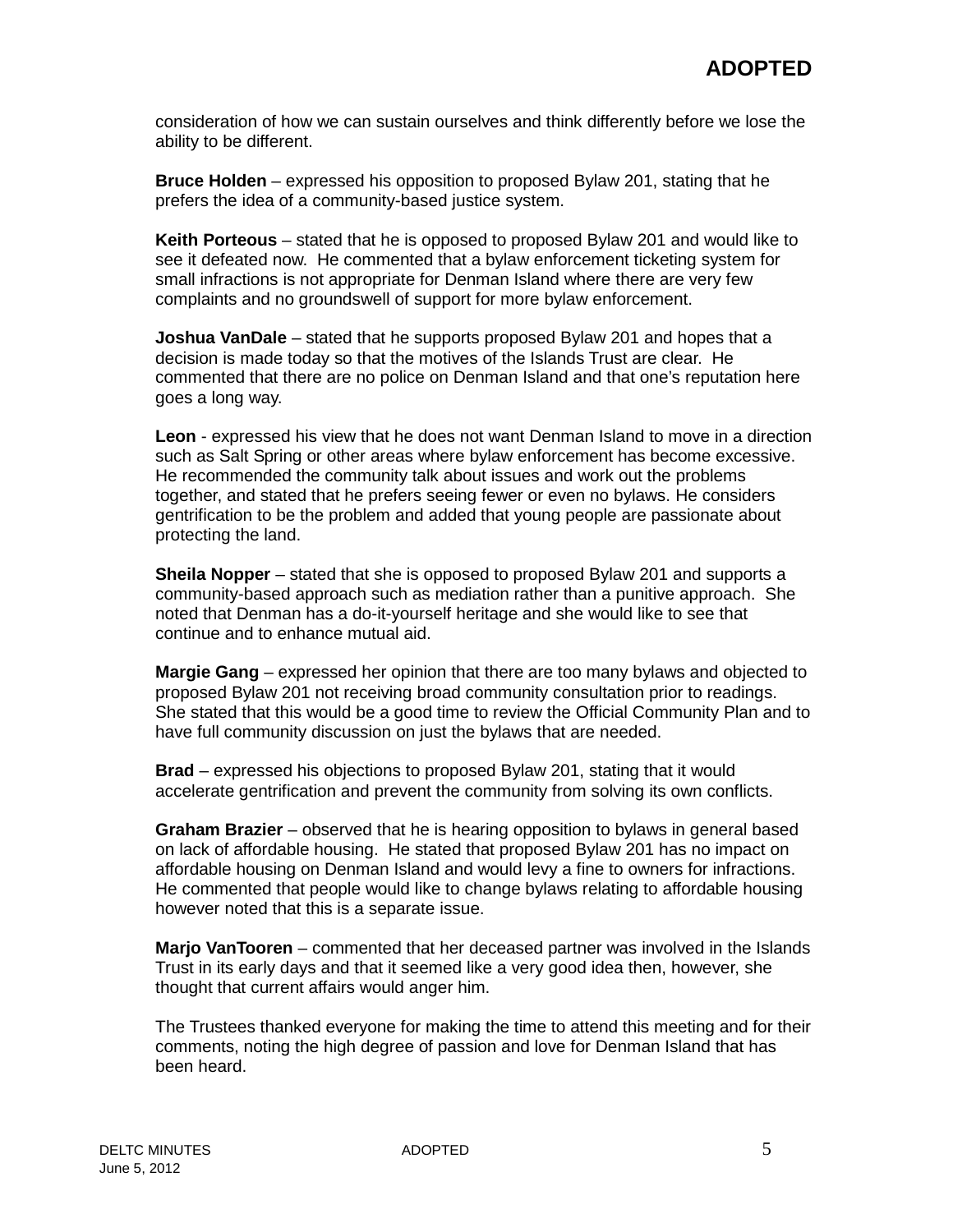## **6. BYLAWS**

*6.1 Bylaw Enforcement Notification System*

## *6.1.1 Staff Report dated May 7, 2012*

Chair Graham summarized the staff report, advising that the Bylaw Enforcement Manager has recommended that proposed Bylaw No. 201 be cancelled in order to allow the community to focus on several issues in the Land Use Bylaw that may need changing. He commented that after hearing from the community several times on this issue, it is evident that adoption of this proposed bylaw does not reflect the current needs of the community.

*DE-048-2012* It was **MOVED** and **SECONDED** that the Denman Island Local Trust Committee proceed no further with Bylaw No. 201 cited as the "Denman Island Local Trust Committee Bylaw Enforcement Notification Bylaw, No. 201, 2011".

#### **CARRIED**

There was discussion regarding the possibility of adding bylaw enforcement discussions to a future agenda. The value of communitydriven tools for mediation and communication was recognized. It was acknowledged that Islands Trust bylaw enforcement policies will continue to apply in the event of environmental concerns or serious problems; however it was suggested that because enforcement of the regulation that a second dwelling cannot be used as a vacation home rental affects affordable housing, continuing discussion on the issue would be warranted.

*DE-049-2012* It was **MOVED** and **SECONDED** that the Denman Island Local Trust Committee instruct staff to add "Discussion of Bylaw Enforcement" to the Denman Island Local Trust Committee business meeting in 18 months' time."

#### **CARRIED**

- *6.1.2 Correspondence*
	- *6.1.2a Email dated May 17, 2012 from Roxanna Mandryk and Response from Trustee Graham*

Received.

*6.1.2b Letter dated May 20, 2012 from Louise Bell*

Received.

*6.1.2c Email dated May 21, 2012 from Jon LeBaron*

Received.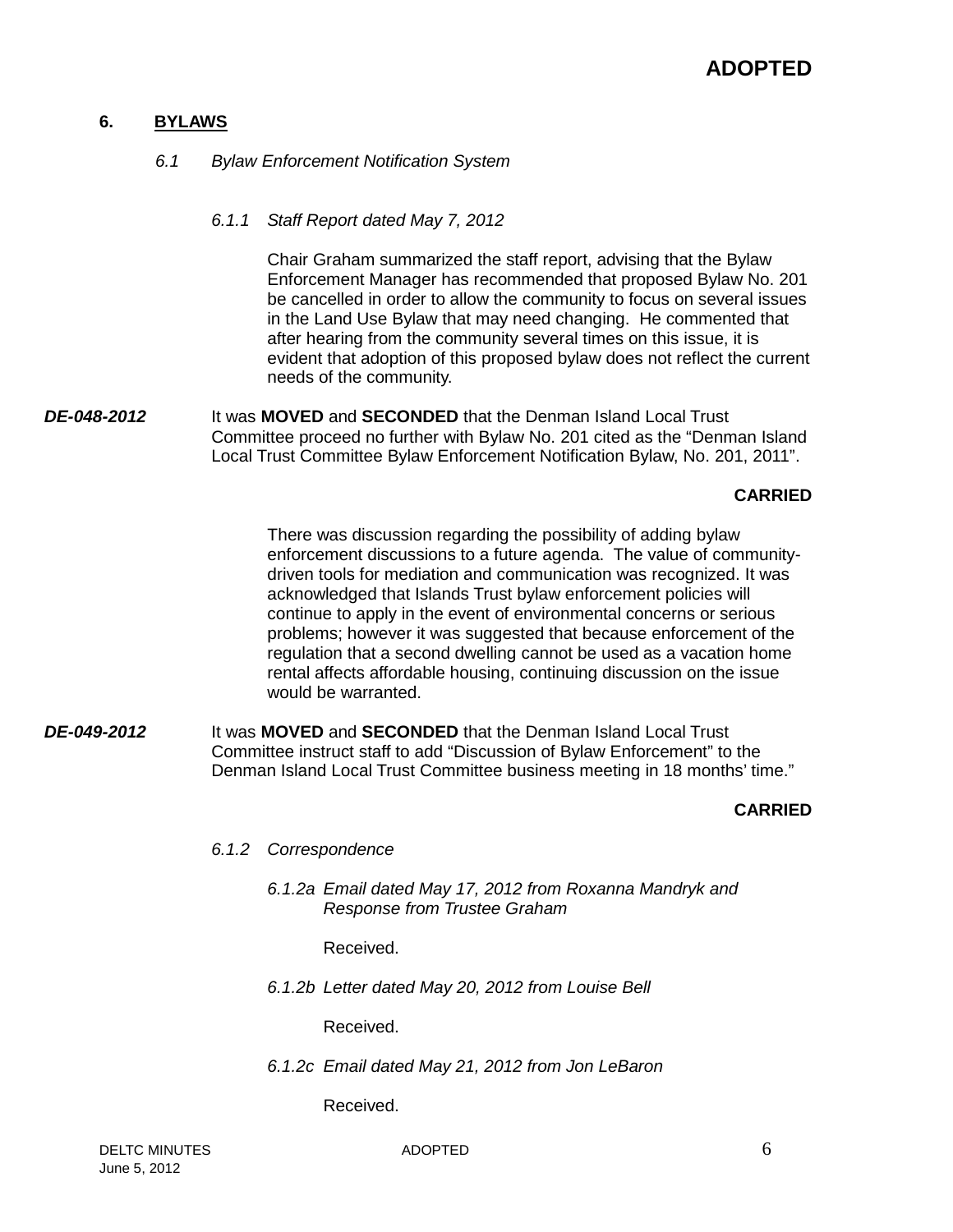*6.1.2d Email dated May 21, 2012 from Patti Willis*

Received.

*6.1.2e Email dated June 3, 2012 from George McFaul*

Received.

*6.1.2f Email dated May 30, 2012 from Ralph McCuaig*

Received.

*6.1.3 Proposed Bylaw No. 201 cited as "Denman Island Local Trust Committee Bylaw Enforcement Notification Bylaw, No. 201, 2011"*

This item was considered earlier in the agenda.

#### **7. BUSINESS ARISING FROM MINUTES**

*7.1 Follow-up Action List dated May 24, 2012*

Received.

*7.2 Denman Island Technical Committee comments on "Penultimate" Draft Application Information Requirements (May 2012) for Raven Underground Coal Project*

Received.

#### **8. APPLICATIONS AND PERMITS**

*8.1 DE-ALR-2011.3 (Holden, Jacobs and Aronson) Staff Report dated May 24, 2012*

> Planner Eggen summarized the staff report that includes supplemental information provided subsequent to the March 15, 2012 meeting and recommendation.

The Trustees noted that a comment accompanying the referral for an application for subdivision in the Agricultural Land Reserve might assist the Agricultural Land Commission in their decision.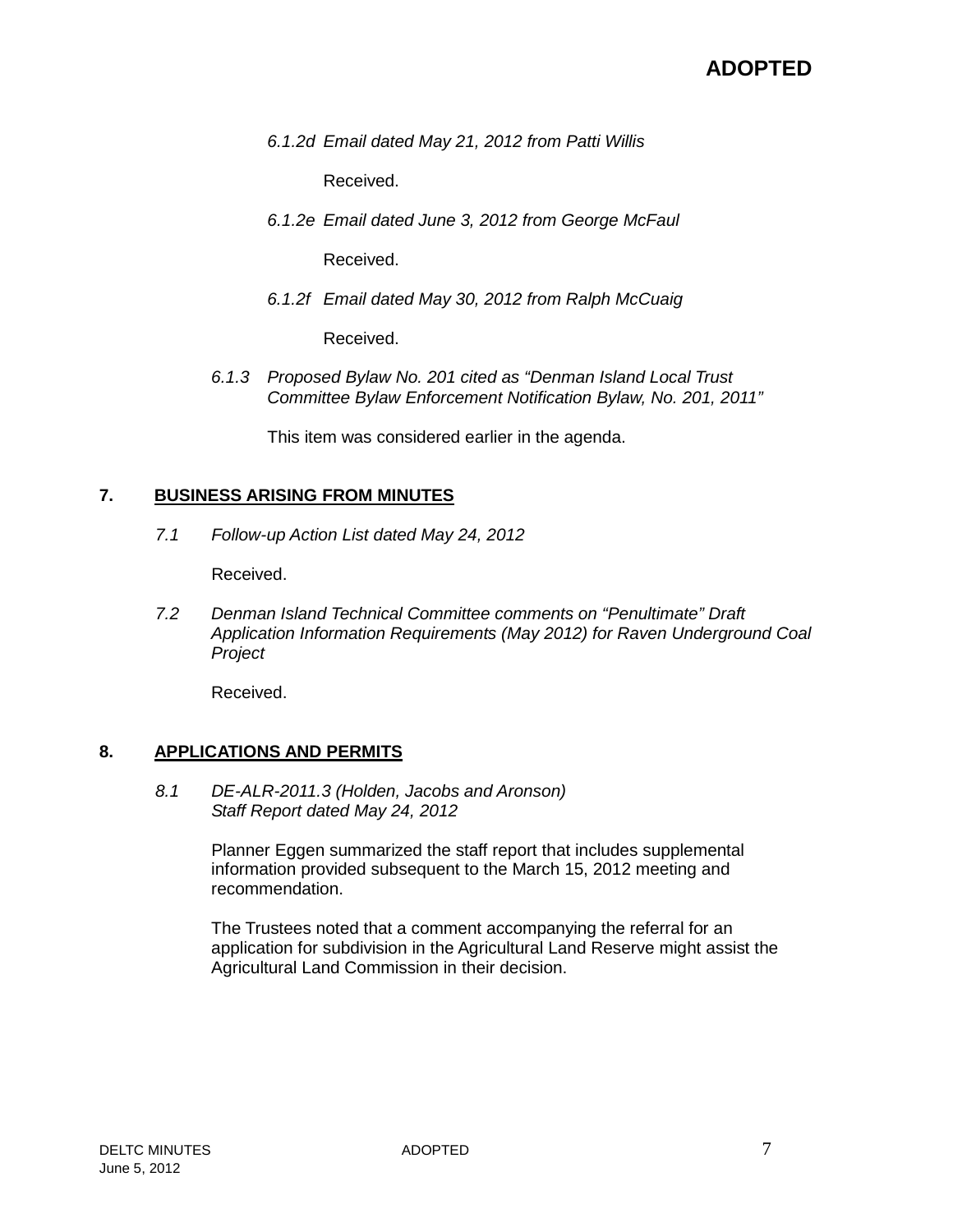*DE-050-2012* It was **MOVED** and **SECONDED** that the Denman Island Local Trust Committee forward the application DE-ALR-2011.3 (Holden, Jacobs and Aronson) to the Agricultural Land Commission with the following comments: "Regarding the proposed 16 hectare lot size, this size is consistent with the current intensive agriculture practices observed on Denman Island. A subdivision would improve access to equity finance, and the ability to act independently is a key component in any wish to increase farm capability by either party."

# **CARRIED**

*8.2 DE-ALR-2012.1 (Denman Community Land Trust Association) Staff Report dated May 22, 2012*

> Planner Eggen summarized the proposal to include a 0.9 hectare portion of the parcel into the Agricultural Land Reserve.

*DE-051-2012* It was **MOVED** and **SECONDED** that the Denman Island Local Trust Committee forward the application to include land in the Agricultural Land Reserve, DE-ALR-2012.1, to the Agricultural Land Commission.

# **CARRIED**

*8.3 DE-SUB-2011.1 (Hoerburger for Smith) – Endorsement of 946 Covenant, Statutory Right of Way and Easement to Satisfy Subdivision Regulations Memorandum dated May 22, 2011*

Planner Eggen presented the memorandum for consideration of the 946 Covenant, Statutory Right of Way and Easement relative to the application to subdivide property in order to provide a residence for a relative.

Chair Graham questioned the process for a land owner to acquire water rights in order to assure that the carrying capacity of the water system is not being exceeded. Planner Eggen explained that approval has been granted from the Water Stewardship Division of the Ministry of the Environment for the supply of water to these two lots.

Trustee Busheikin asked if there has been consultation to determine if the water system is capable of supplying water to these additions. Planner Eggen responded that there is no consultation process however every license is reviewed with consideration of quantity of water in management plans.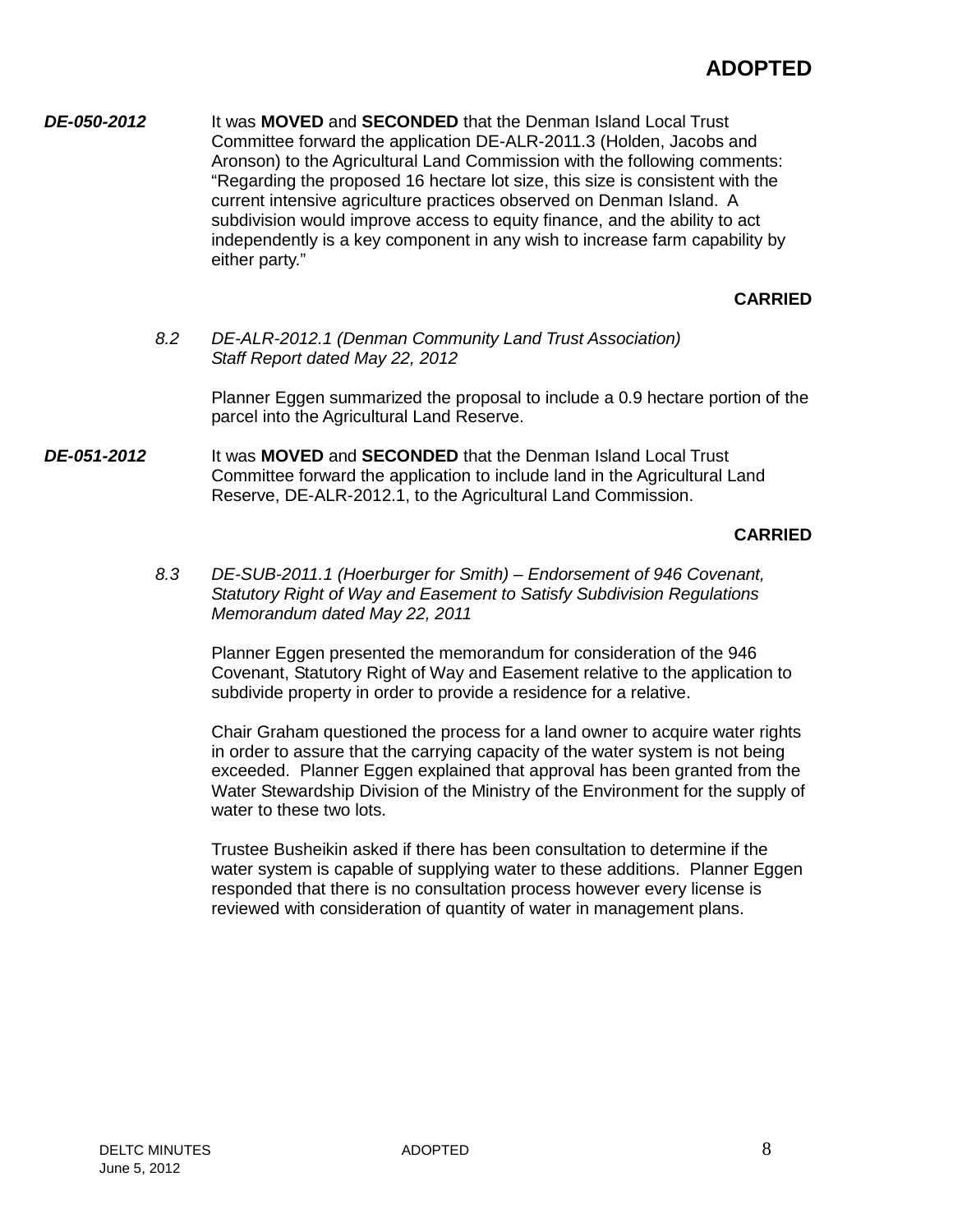*DE-052-2012* It was **MOVED** and **SECONDED** that the Denman Island Local Trust Committee endorse the finalized Covenant pursuant to Section 946 of the Local Government Act, and the Statutory Right of Way and Easement for water supply purposes as per Sections 2.8.14 and 1.2.4 of the Denman Island Land Use Bylaw No. 186, 2008 for the proposed two lot subdivision on the North east ¼ Section 10, Denman Island, Nanaimo District (PID 006-639-275); and appoint the Chair of the Denman Island Local Trust Committee, that on behalf of the Local Trust Committee, be a signatory on the Covenant and Statutory Right of Way.

# **CARRIED**

*Chair Graham recessed the meeting at 12:40 pm and reconvened at 1:00 pm.*

# **9. DELEGATIONS**

There were no delegations.

## **11. CORRESPONDENCE**

*11.1 Email dated May 10, 2012 from Rob Friberg of Ecosystem Restoration Associates Inc. regarding Denman Island Avoided Conversion of Forestlands Project*

Received*.* The email discussed the process of validation of certain aspects of its project. Chair Graham advised that he had been contacted by the writer.

*11.2 Email dated May 18, 2012 from Guy Marion regarding Vacation Rentals on Denman Island*

Received.

## **12. REPORTS**

*12.1 Work Program Top Priorities Report and Projects Report dated May 24, 2012*

> Chair Graham summarized the Top Priorities and Projects Report dated May 24, 2012.

*12.2 Applications Log Report dated May 24, 2012*

The Applications Log Report dated May 24, 2012 was reviewed.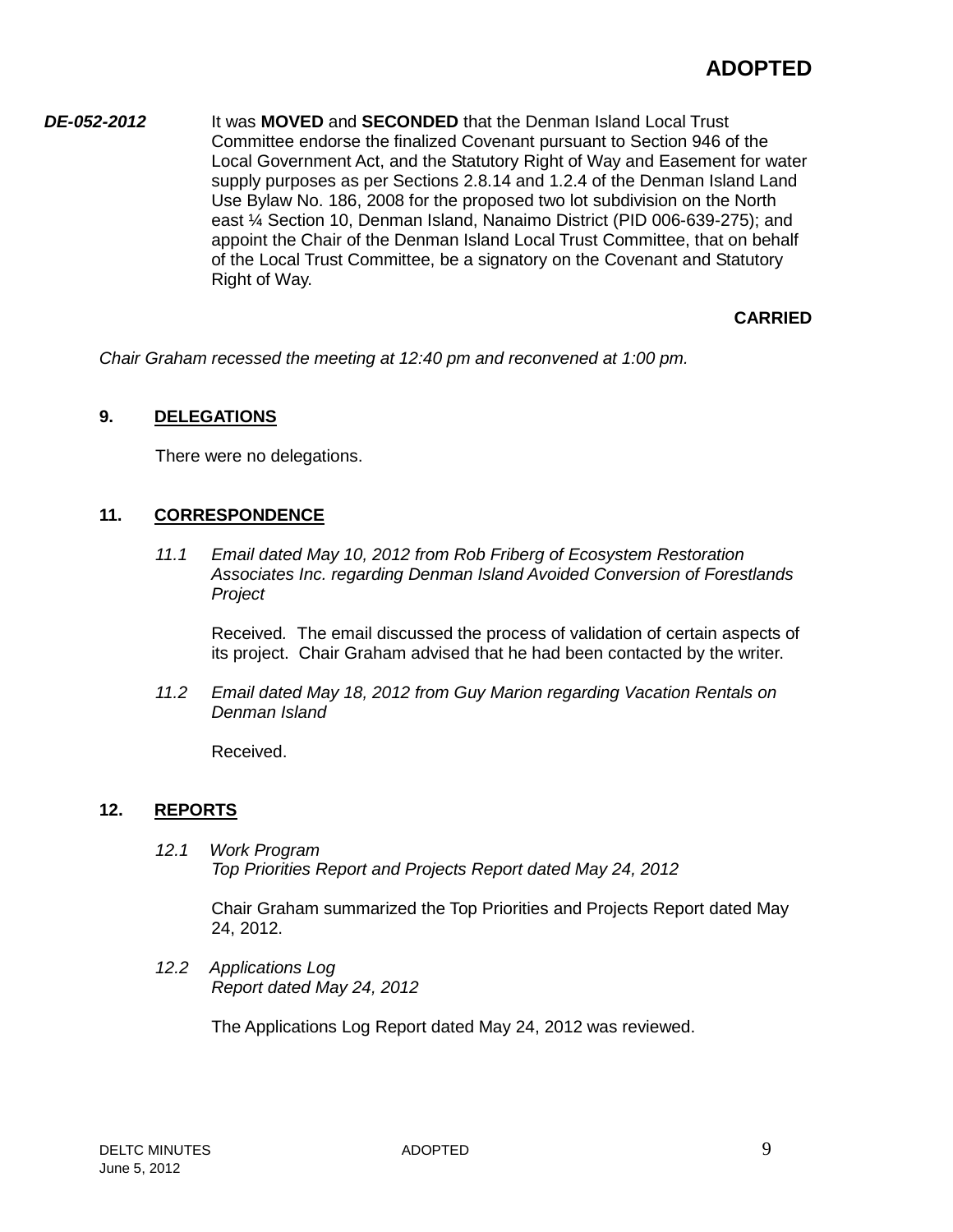*12.3 Trustee and Local Expenses*

There was no Trustee and Local Expenses report.

# **13. LOCAL TRUST COMMITTEE PROJECTS**

#### *13.1 Denman Island Farm Plan*

*13.1.1 Staff Report dated May 24, 2012*

Chair Graham summarized the staff report, noting that the draft Farm Plan presented in the agenda is the third draft of the plan. He explained that the Steering Committee comments made at their May 28, 2012 meeting will be considered and incorporated into a revision which will be distributed to the community for review.

*DE-053-2012* It was **MOVED** and **SECONDED** that the Denman Island Local Trust Committee endose the recommended changes to the Denman Island Farm Plan cited in the Denman Island Farm Plan Steering Committee minutes of May 28, 2012.

## **CARRIED**

There was discussion on several points in the draft Farm Plan and suggestions were considered for purposes of clarification.

*DE-054-2012* It was **MOVED** and **SECONDED** that the Denman Island Local Trust Committee:

- direct staff to consider clarifying the relationship between the material in italics and the first statement in 13.8 on page 153;
- direct staff to consider removing the first sentence of the italicized section in 14.2 on page 154; and
- direct staff to include information that food processing is currently permitted as a home occupation on Denman Island.

#### **CARRIED**

The Farm Plan project budget was discussed and amending the budget to reallocate funds for reimbursement of Steering Committee printing expenses was considered.

- *DE-055-2012* It was **MOVED** and **SECONDED** that the Denman Island Local Trust Committee instruct staff to submit a request to the Investment Agriculture Foundation to amend the Farm Plan project budget by reallocating the following to a new budget line "Printing costs for Steering Committee":
	- a. \$300 from 2.4 Holding Focus Groups;
	- b. \$120 from 3.5 Advertising draft Plan;
	- c. \$120 from 4.2 Advertising Final Plan;
	- d. \$50 from 3.6 Printing Draft Copies; and
	- e. \$50 from 4.1 Printing Final Copies.

## **CARRIED**

.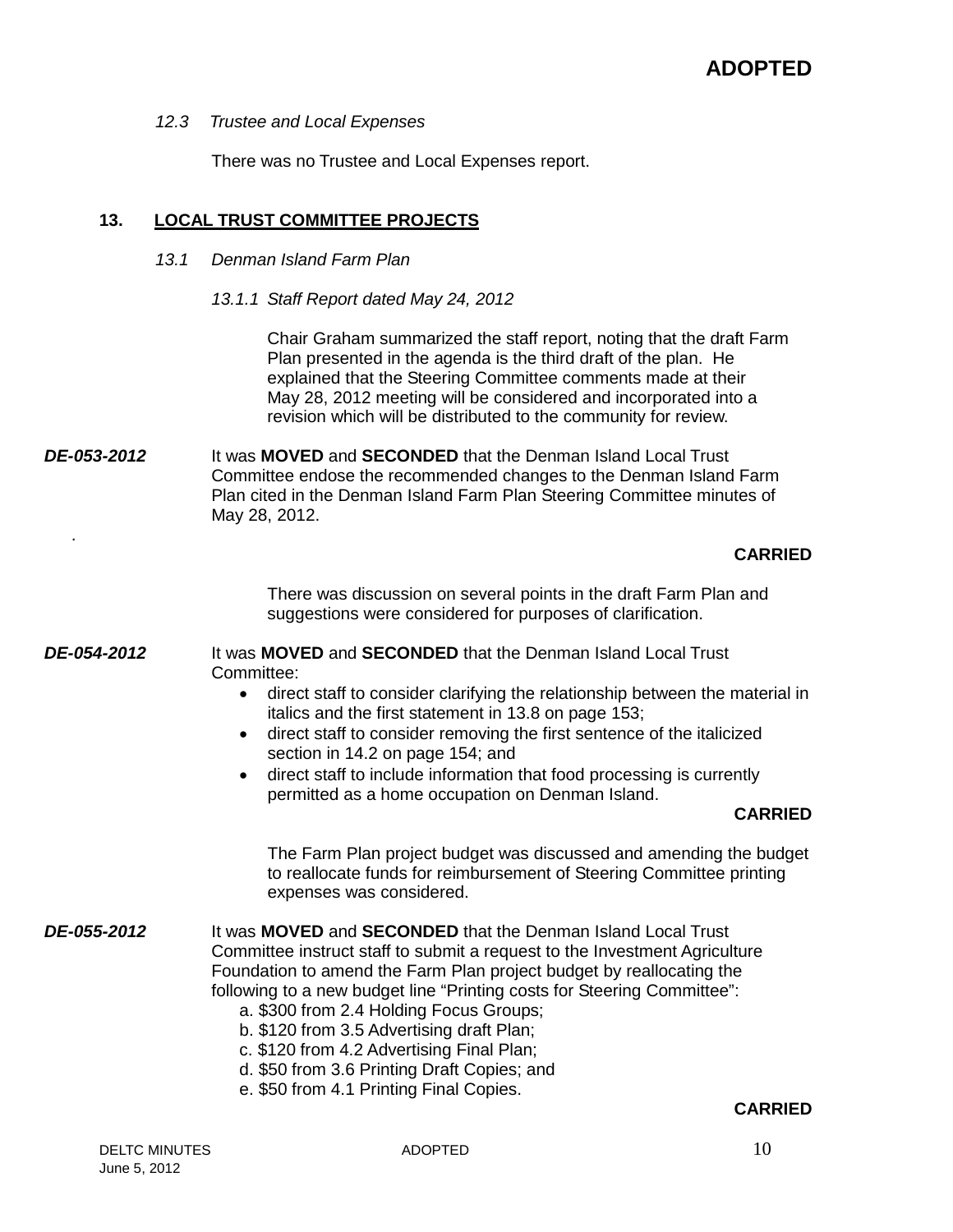*DE-056-2012* It was **MOVED** and **SECONDED** that the Denman Island Local Trust Committee instruct staff to endorse for community distribution and comment the Denman Island Farm Plan draft dated May 22, 2011 including amendments recorded in the May 28, 2012 minutes.

#### **CARRIED**

*13.1.2 Letter dated April 17, 2012 from BC Shellfish Growers Association*

The letter dated April 17, 2012 from BC Shellfish Growers Association was reviewed. The Trustees discussed drafting a letter for the Chair to send in response.

*13.2 Affordable Housing Planning Memorandum dated May 18, 2012*

> The Affordable Housing Planning memorandum dated May 18, 2012 was reviewed. The Trustees discussed the options for funding as well as information and tools available to advance the Affordable Housing Strategy project.

*DE-057-2012* It was **MOVED** and **SECONDED** that the Denman Island Local Trust Committee instruct staff to furnish Advisory Planning Commission members with the Islands Trust Affordable Housing Strategy and to ask the Advisory Planning Commission to evaluate its usefulness for Denman Island.

## **CARRIED**

Trustee Busheikin stated that she has identified other actions that could be considered to further the discussion on affordable housing and suggested that these ideas can be explored as a part of the process.

## **14. NEW BUSINESS**

*14.1 Information Bulletin – May 2012 Aquaculture Management in British Columbia*

Received.

*14.2 Amendments to the Liquor Control and Licensing Regulation Affecting the Licensing of Theatres from the Liquor Control and Licensing Branch dated April 11, 2012*

The policy directive dated April 11, 2012 announcing amendments to the Liquor Control and Licensing Regulation of movie theatres and live event theatre establishments was received.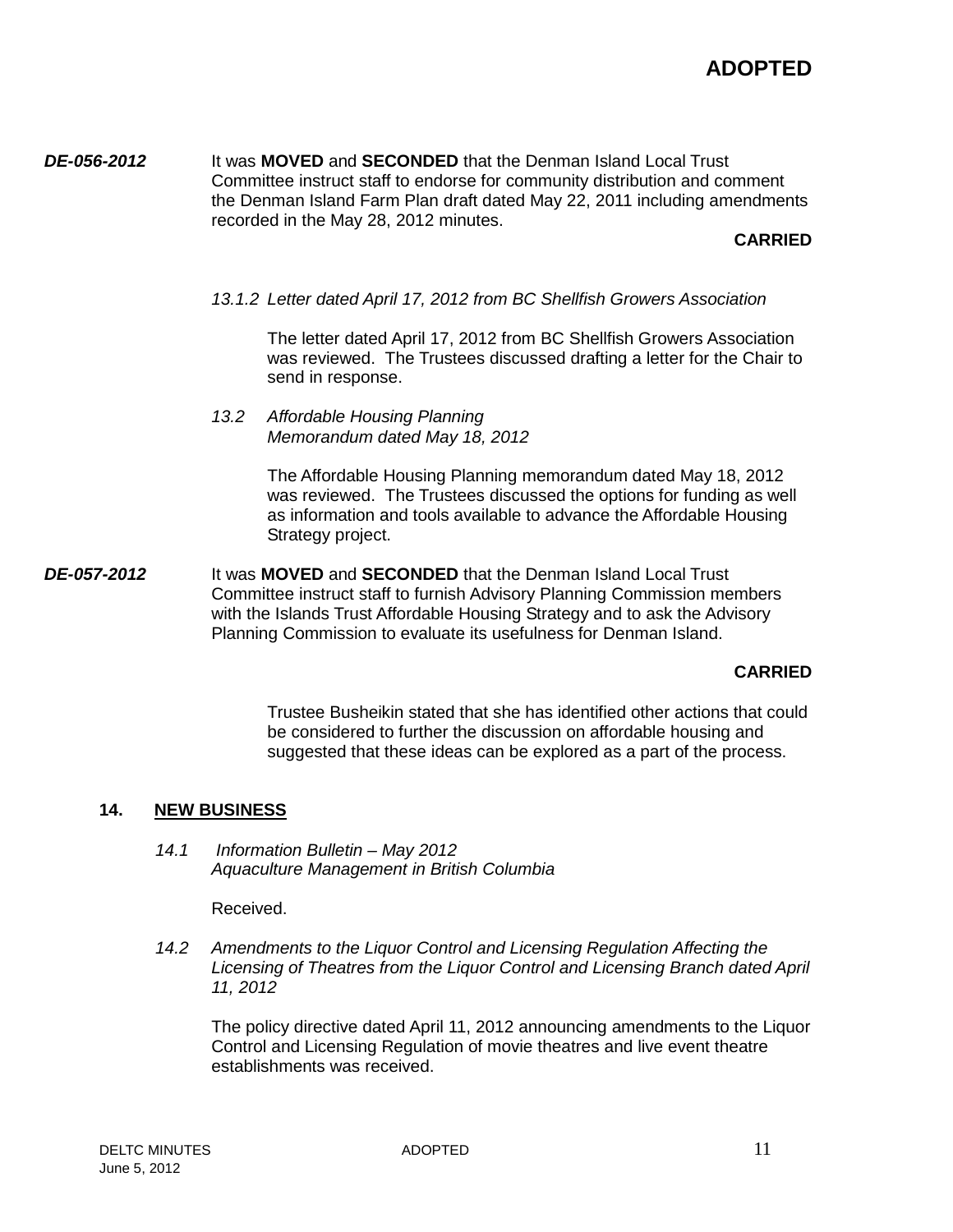## *14.3 Referral from Trust Fund Board regarding Bill Mee Gravel Quarry*

The Trustees deferred consideration of the referral awaiting further background information from staff including authority, implications of industrial use close to a park in a residential area and historical context of quarry use.

#### *14.4 Information Sheet on Guest Accommodation Regulations*

Trustee Busheikin volunteered to draft an information sheet on guest accommodation regulations to clarify questions that have been arising from the community. She confirmed that she would work with staff to vet the draft prior to distribution. The consensus was that this fact sheet would be a useful tool and Trustee Busheikin will proceed.

#### *14.5 Local Trust Committee Table at Denman Saturday Market*

The Trustees discussed the benefits of setting up a table with information at the Denman Island Saturday Market during the Denman Sustainability Festival. They agreed that Trustee Busheikin would take the lead in organizing this activity.

# **15. ISLANDS TRUST WEBSITE**

#### *15.1 Denman Page*

The following change was requested to the website:

- remove proposed Bylaw No. 201 from Administrative Bylaws
- add the standing resolution on visitor accommodation regulations to the Denman Island Local Trust Committee Standing Resolutions

## **16. NEXT MEETING DATE**

The next meeting of the Denman Island Local Trust Committee will take place on Tuesday, July 17, 2012 at 10:30 am at The Denman Seniors Centre, 1111 Northwest Road, Denman Island, BC

## **17. TOWN HALL DISCUSSION – time permitting**

**Cathy Noakes** – asked for an explanation of the Advisory Planning Commission and Marine Advisory Planning Commission and if their meetings are public.

Chair Graham explained the function and purpose of these working committees and the process that is involved in referring topics for their consideration. He confirmed that the meetings are public and that engagement of the public at the meetings is at the discretion of the commission.